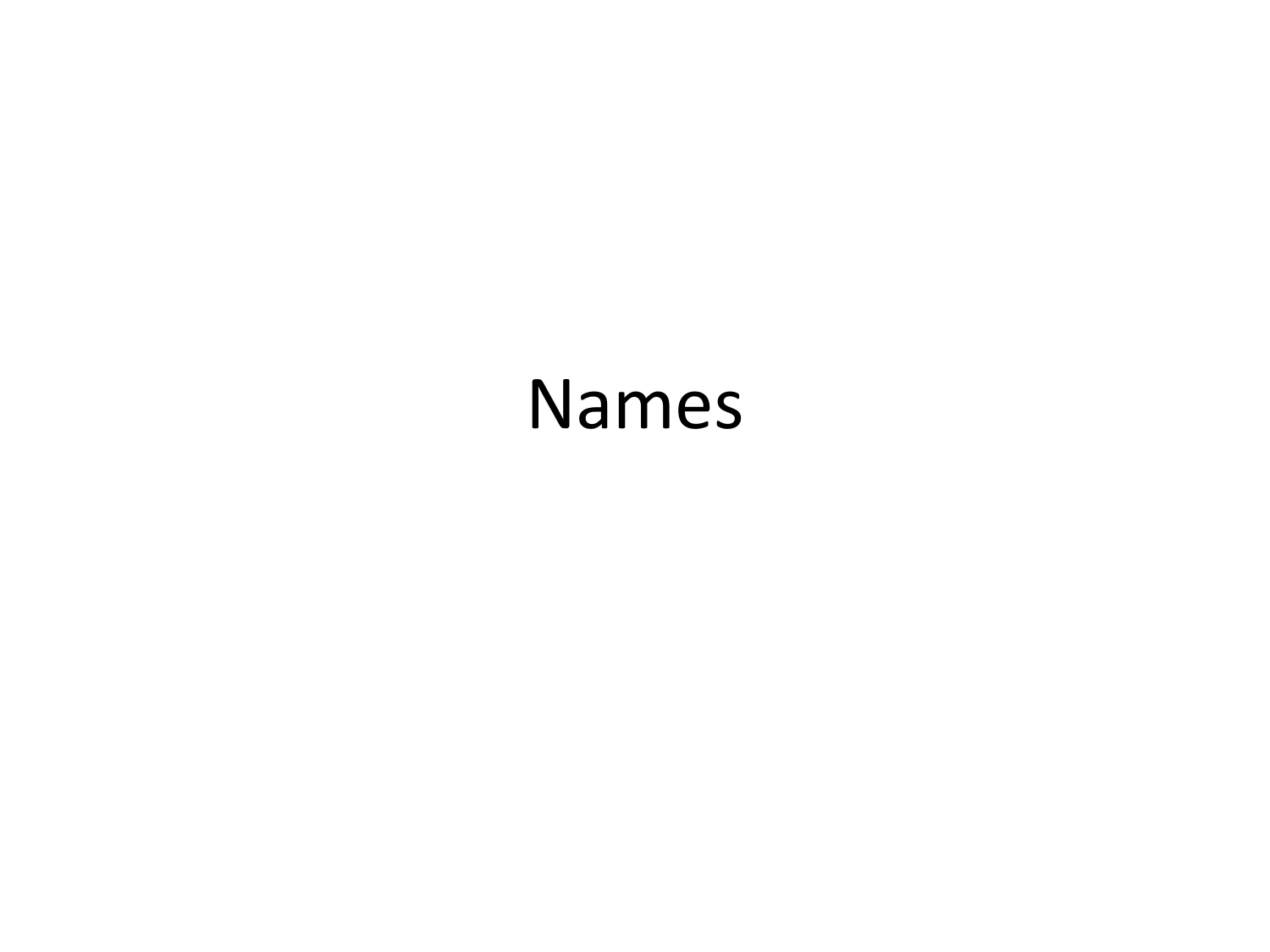### Participants

- Mark Davis
- Souheil Ben Yacoub
- Richard Ishida
- Doug Lawrence
- Gary Lefman
- Christian Lieske
- Juan Pane
- Kerstin Steffen
- Feiyu Xu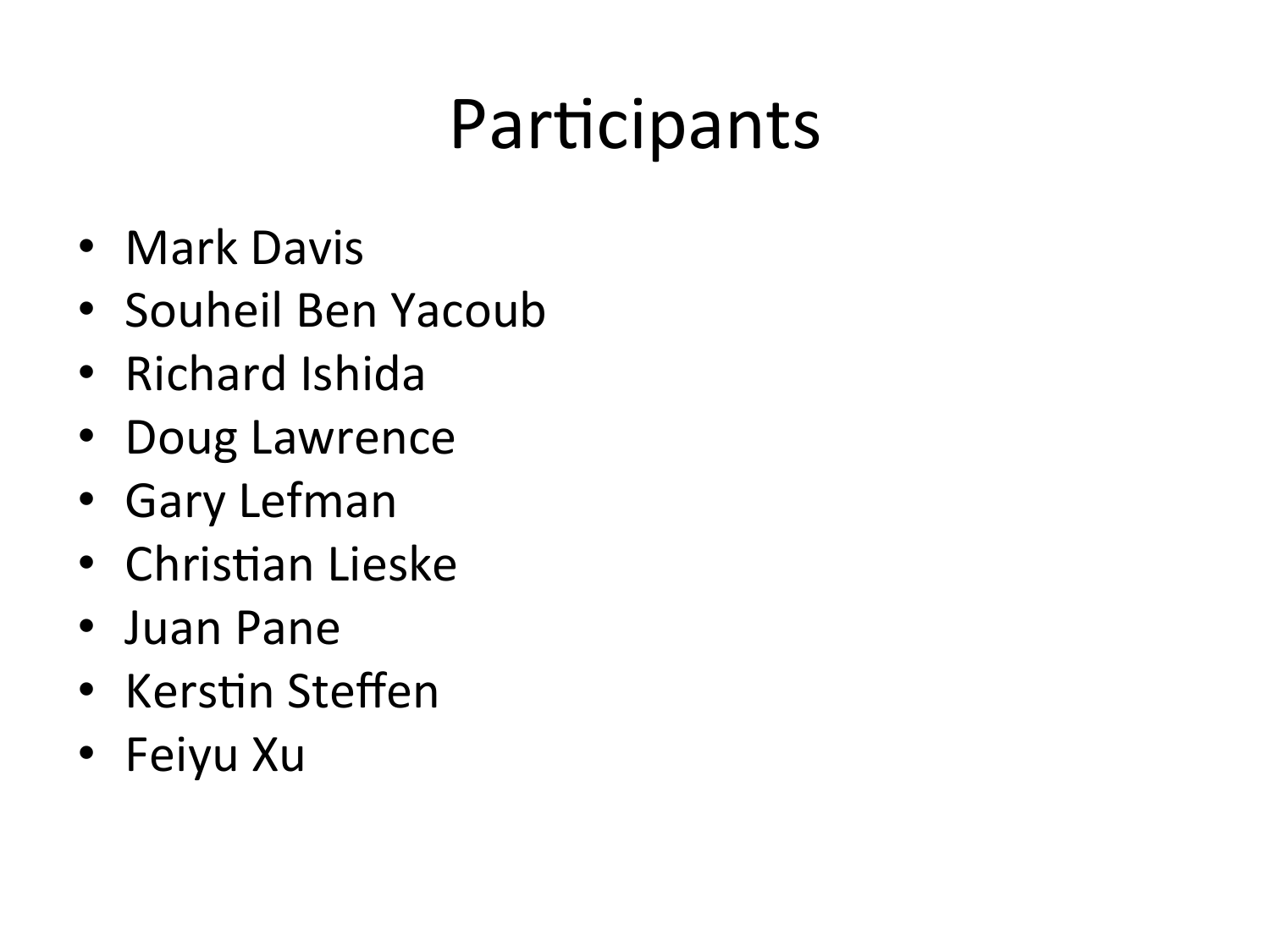# **Types of names**

- Personal names:
	- Full name
	- Alternative names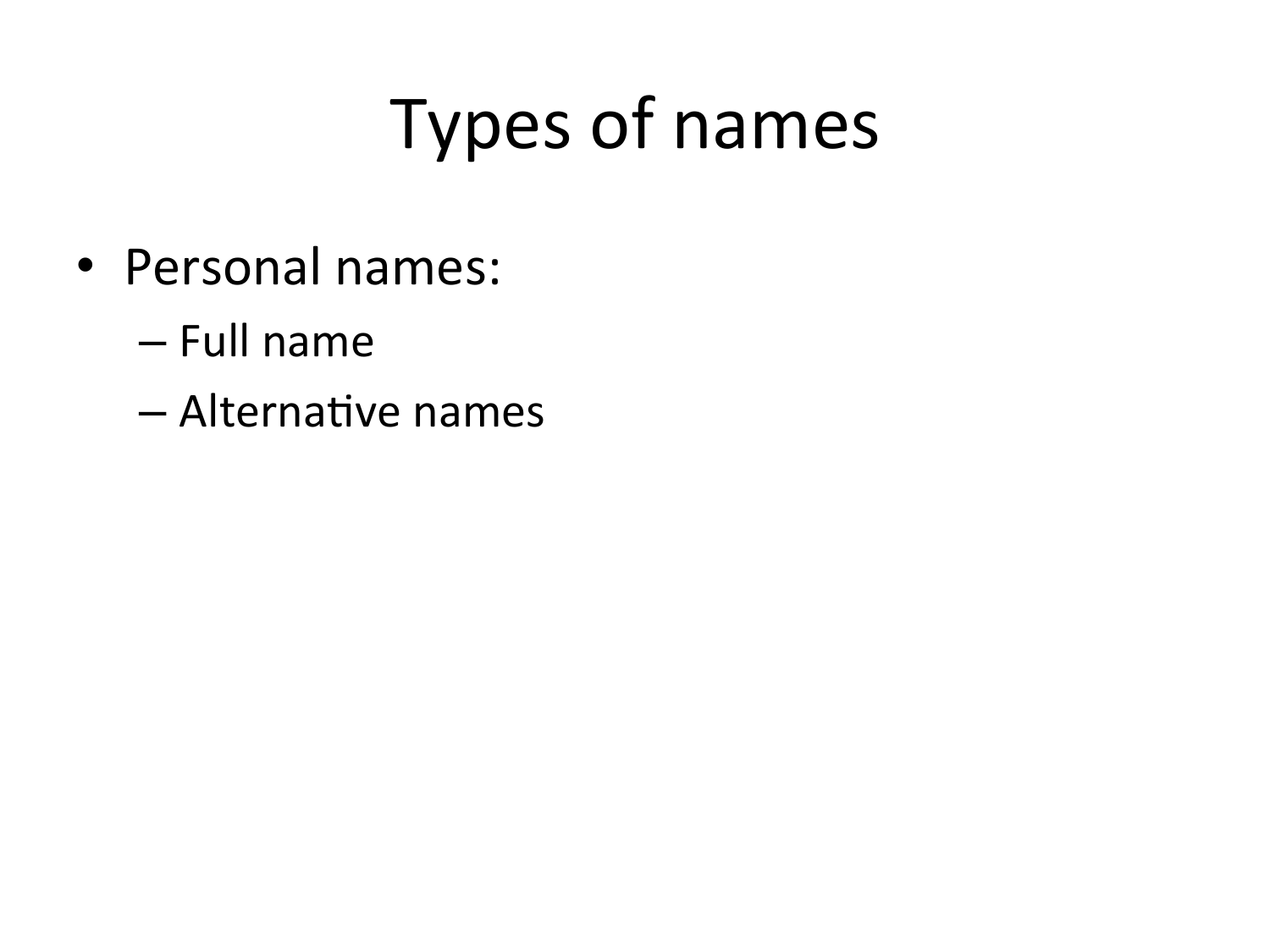#### Use cases

- Recognition
	- NER, Machine translation, business intelligence, search, identity resolution, segmentation
- Display
	- $-$  Sorting, contextual usage: Short, Informal, Full name (formal, postal name), inflexions, auto-completion, segmentation, automatic abbreviation, text-to-speech
- Capturing
	- $-$  Transliteration, speech-to-text, input-form-input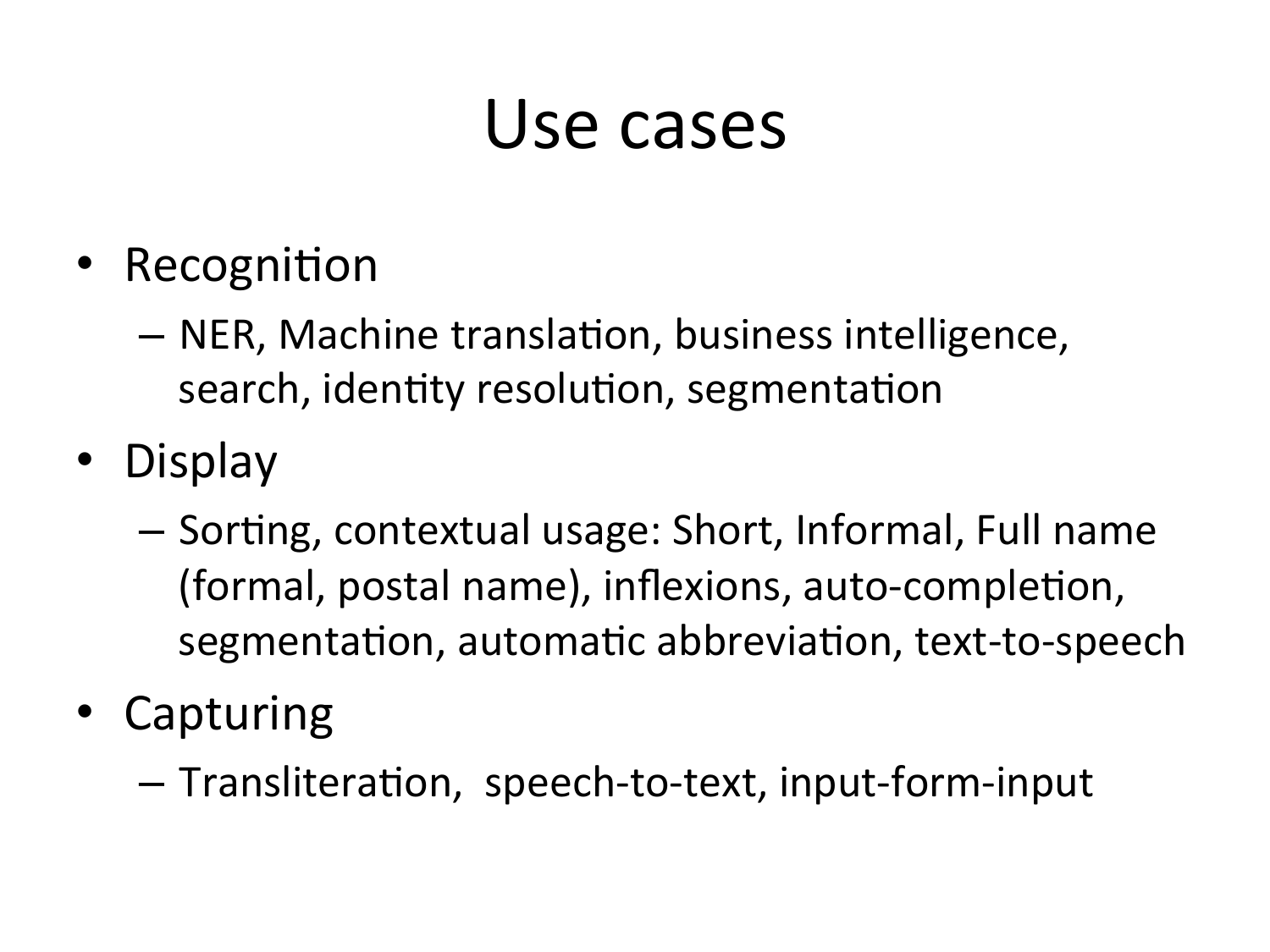### Use cases

- Business intelligence: Recognize the name in the text – NER, NED (identity resolution)
- •
- Display: generating names
	- $-$  Short, Informal, Full name (formal, postal name), inflexion
- Segmentation of names (line-wrapping)
- **Matching**
- Auto-completion
- Translation, transliteration (between alphabets, using same alphabet)
- Sorting (given names, last names)
- Text-to-speech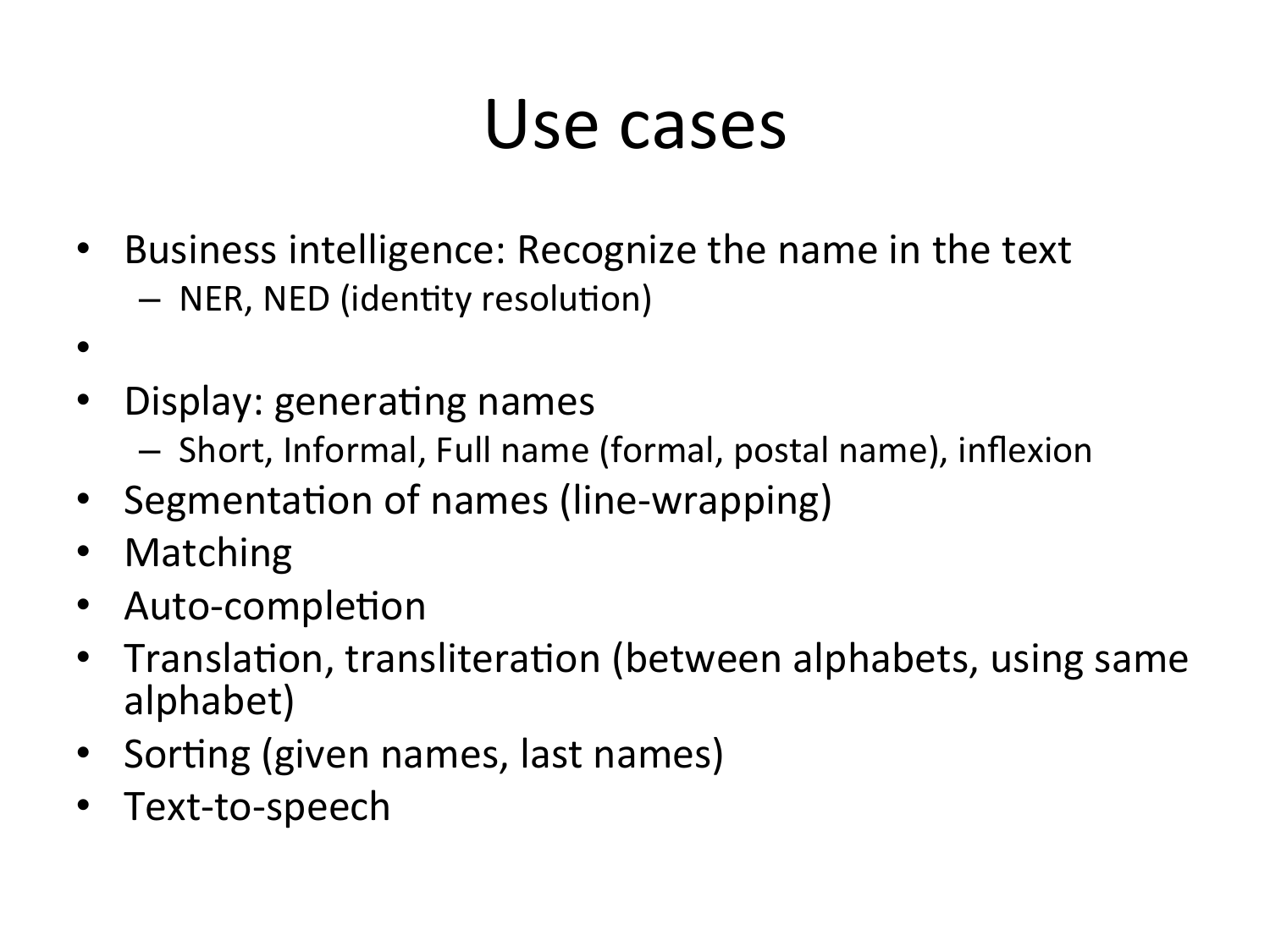# Problems

- Input, capturing, forms (keep the context to be able to reproduce the sound again), representation (endonym, exonym, alternative names, preferred, ...)
- Display
	- $-$  Familiarity, formality, context, inflexion (language dependent)
- Recognition
	- $-$  NED, NER, matching, normalization, canonization
- Search (input + recognition)
- Aliases, alternative names, abbreviations, preferred names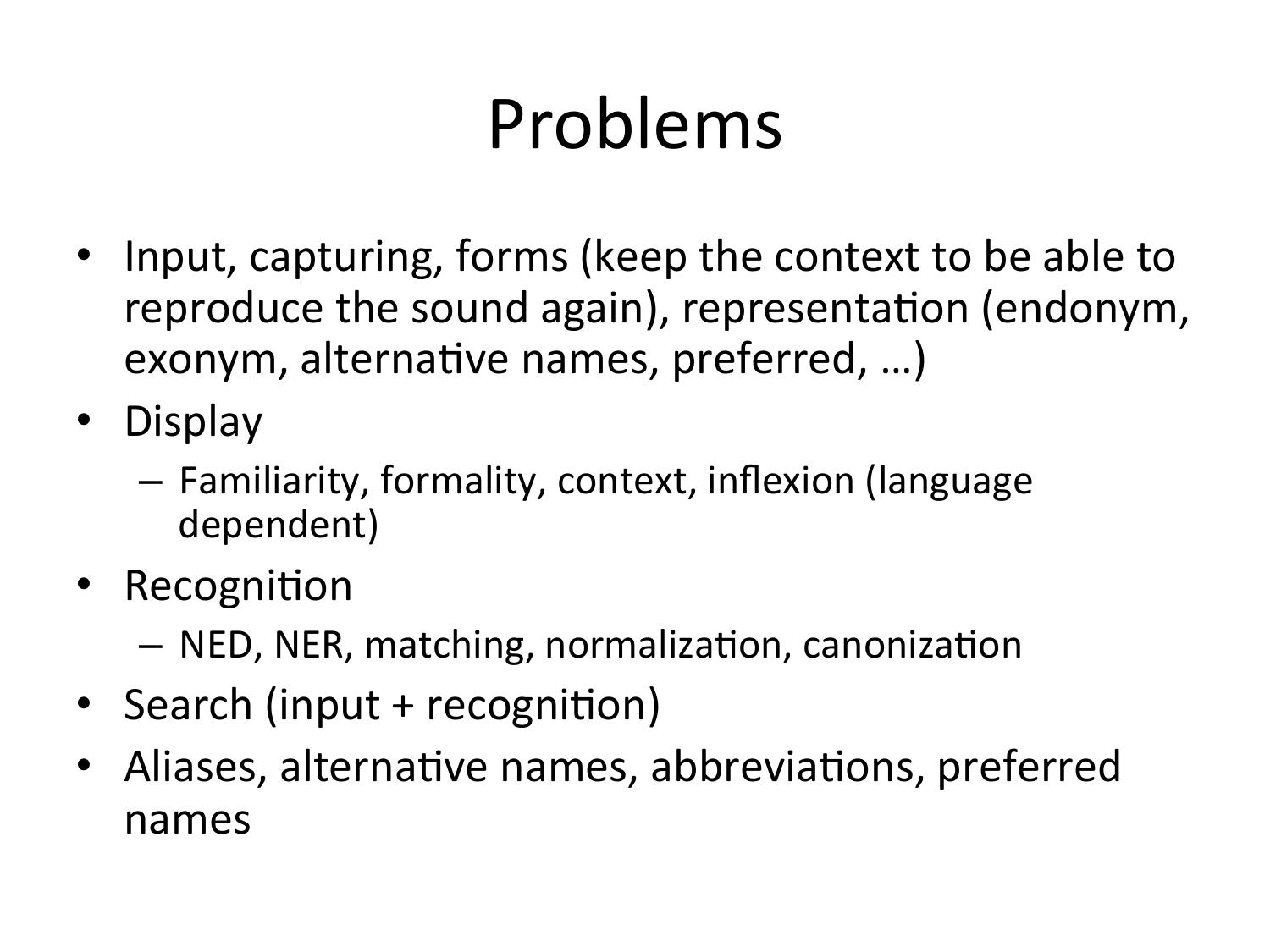# Information out of the names

- Structure of the name;
	- What are the semantics of each component
		- Gender,
		- Origin (chinese, roman, islandic)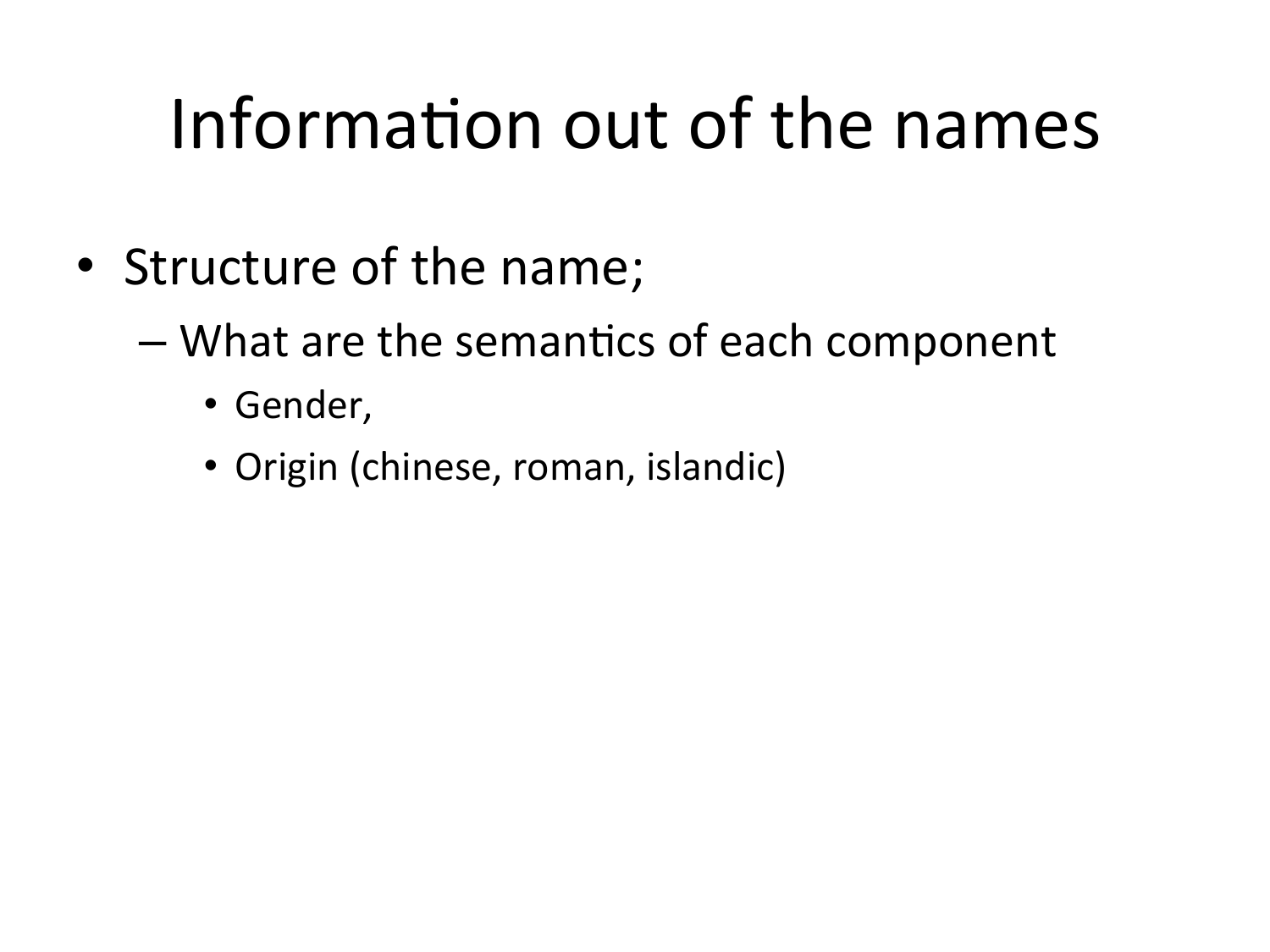# Problem

- Sorting:
	- $-$  How to recognize the tokens, and use them to sort
- Segmentation:
	- $-$  how to recognized suitable break points
- Alternative names: recognition, capturing
- Component names:
- Usage: formal, informal